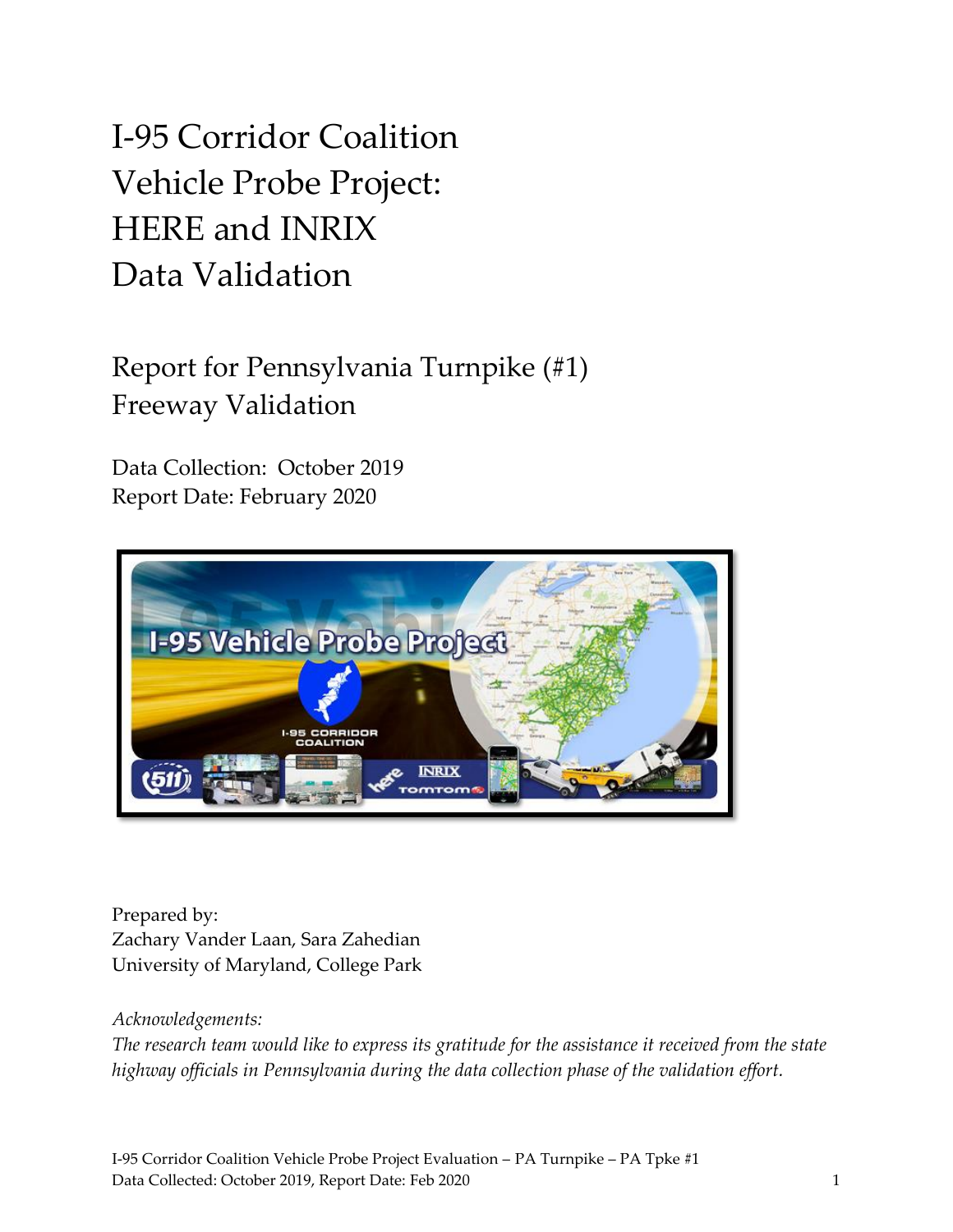### 1. Table of Contents

### **List of Tables**

| Table 3 - Percent of HERE observations meeting data quality criteria  12 |  |
|--------------------------------------------------------------------------|--|
|                                                                          |  |
|                                                                          |  |
| Table 6 – Percent of INRIX observations meeting data quality criteria 15 |  |
|                                                                          |  |

## 2. List of Figures

|--|--|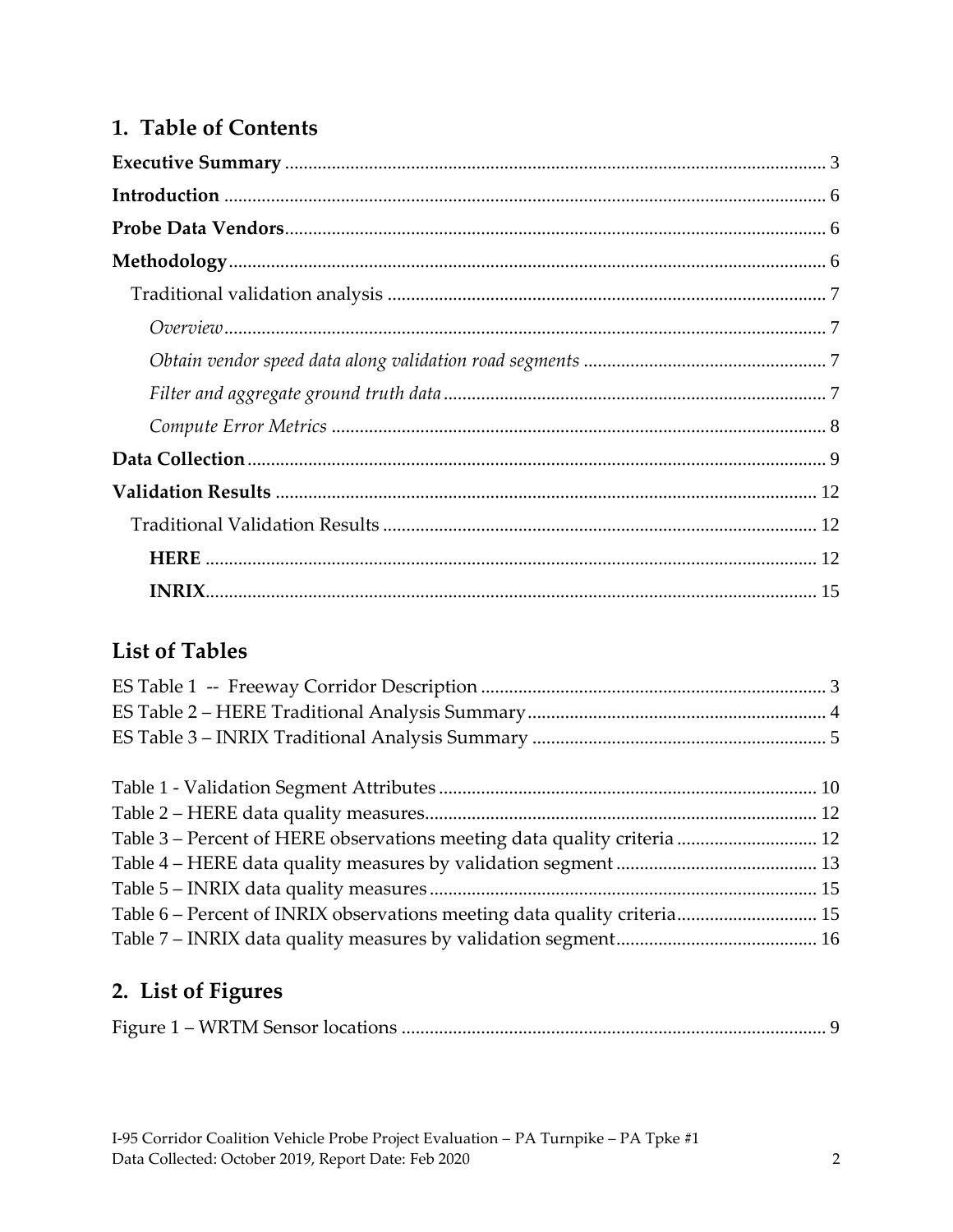# <span id="page-2-0"></span>**Executive Summary**

Wireless re-identification traffic monitoring (WRTM) technology (Bluetooth and/or Wi-Fi) is used to evaluate the quality of speeds reported by probe data vendors on selected validation road segments. WRTM equipment is deployed at strategic locations along these segments and identifies – and later re-identifies – unique signals emitted by in-vehicle electronic equipment via Bluetooth, Wi-Fi and other technologies, thus allowing direct measurement of travel times from a sample of vehicles. Prior research indicates that this sampling approach is capable of accurately characterizing actual travel times (speeds)<sup>1</sup>; therefore, WRTM data serves as the ground-truth data source against which reported probe speeds are compared. The following bullets summarize key information about the data collection effort, while ES Table 1 provides a summary description of the study area:

#### **Study area**

- Pennsylvania Turnpike, PA (see Figure 1)
- Freeway segments along Pennsylvania Turnpike, a limited access toll facility
- Number of validation segments: 18
- Directional miles: 66

#### **WRTM sensors**

- Re-identification technology: Bluetooth & Wi-Fi
- Number deployed: 20

#### **Data collection**:

- Dates: October 9-20, 2019
- Effective five-minute travel time samples observed: 51,062

<span id="page-2-1"></span>

| ES Table 1 -- Freeway Corridor Description |      |                    |        |  |  |  |
|--------------------------------------------|------|--------------------|--------|--|--|--|
| l Corridor Name                            | AADT | <b>Speed Limit</b> |        |  |  |  |
| Pennsylvania Turnpike   2 lanes            |      | 32,853             | 70 mph |  |  |  |

<sup>&</sup>lt;sup>1</sup> Ali Haghani, Masoud Hamedi, Kaveh Farokhi Sadabadi, I-95 Corridor Coalition Vehicle Probe Project: Validation of INRIX Data July-September 2008, January 2010 [\(link\)](https://i95coalition.org/wp-content/uploads/2015/02/I-95-CC-Final-Report-Jan-28-2009.pdf?x70560)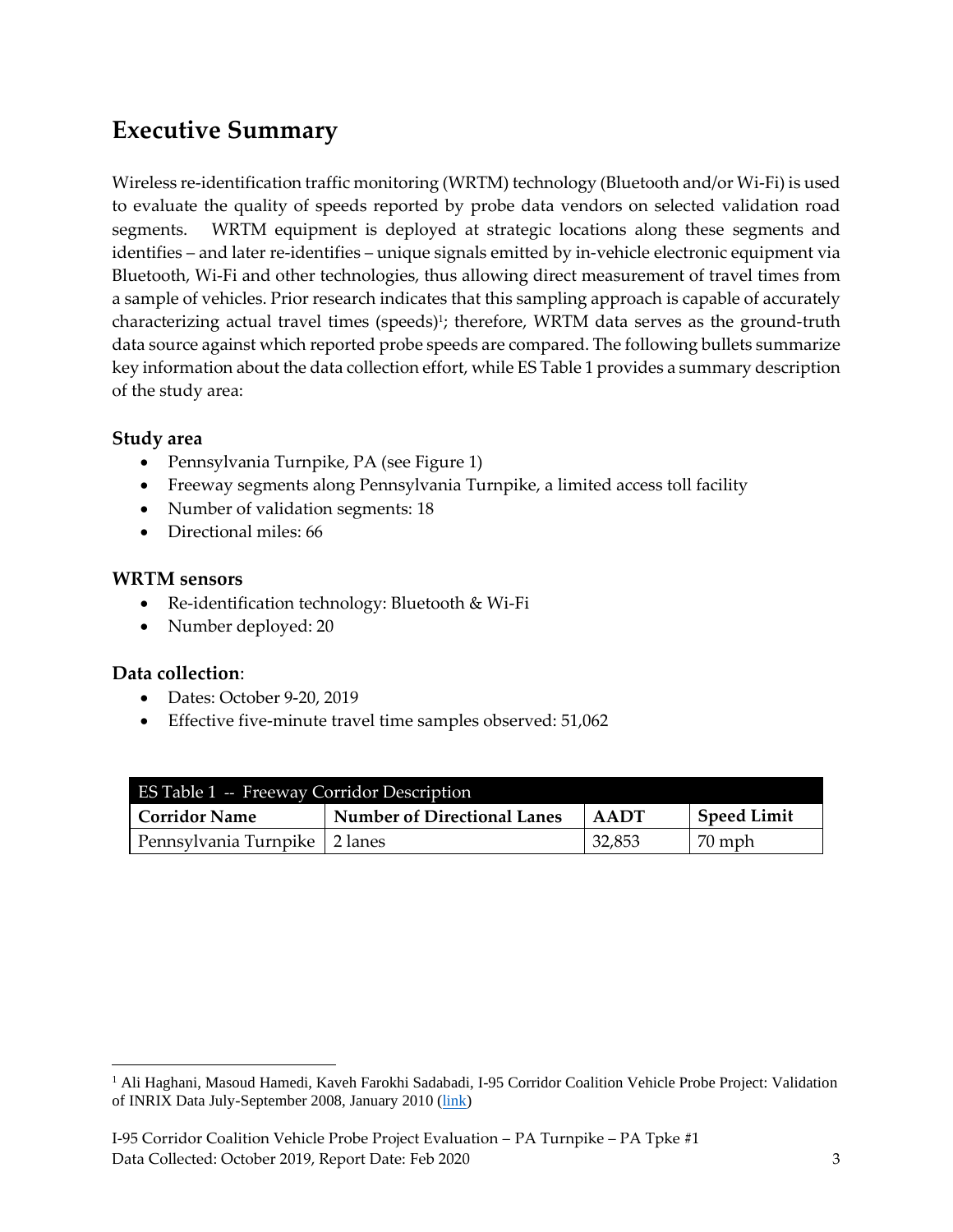ES Tables 2-3 summarize the evaluation results using the "traditional analysis", which involves comparing reported probe speeds to (a) the mean WRTM speed, and (b) the 95% confidence band of WRTM mean speed for each 5-minute time interval. These comparisons are quantified in terms of two error metrics: Average Absolute Speed Error (AASE) and Speed Error Bias (SEB), which are calculated separately for four different speed bins.

Columns relevant to contract specifications are outlined in red, and error metric values are colored green or red to indicate whether the value is within contract specifications (AASE <= 10 mph,  $SEB \le 5$  mph).

Note that there were only 13 five-minute samples in the lowest speed bin (0-30 mph). Given the lack of opportunity to meaningfully evaluate the data in this bin, the error metrics are reported below, but not colored red or green.

<span id="page-3-0"></span>

|                  | ES Table 2 – HERE Traditional Analysis Summary  |                         |                                     |                         |                |  |  |  |  |
|------------------|-------------------------------------------------|-------------------------|-------------------------------------|-------------------------|----------------|--|--|--|--|
| <b>Speed Bin</b> | <b>Average Absolute Speed</b><br>Error (<10mph) |                         | <b>Speed Error Bias</b><br>(<5 mph) | Number of 5             |                |  |  |  |  |
|                  | Comparison<br>with SEM<br>Band                  | Comparison<br>with Mean | Comparison<br>with SEM<br>Band      | Comparison<br>with Mean | Minute Samples |  |  |  |  |
| $0 - 30$         | 7.24                                            | 8.9                     | 0.79                                | 0.8                     | 13             |  |  |  |  |
| $30 - 45$        | 6.21                                            | 8.25                    | 2.22                                | 3.51                    | 143            |  |  |  |  |
| $45-60$          | 3                                               | 5.08                    | 1.05                                | 2.08                    | 8584           |  |  |  |  |
| $60+$            | 1.81                                            | 3.84                    | 0.06                                | 0.31                    | 40251          |  |  |  |  |
| All Speeds       | 2.04                                            | 4.07                    | 0.24                                | 0.63                    | 48991          |  |  |  |  |

- **AASE**: Within specification (< 10 mph) in all speed bins
- **SEB**: Within specification (< 5 mph) in all speed bins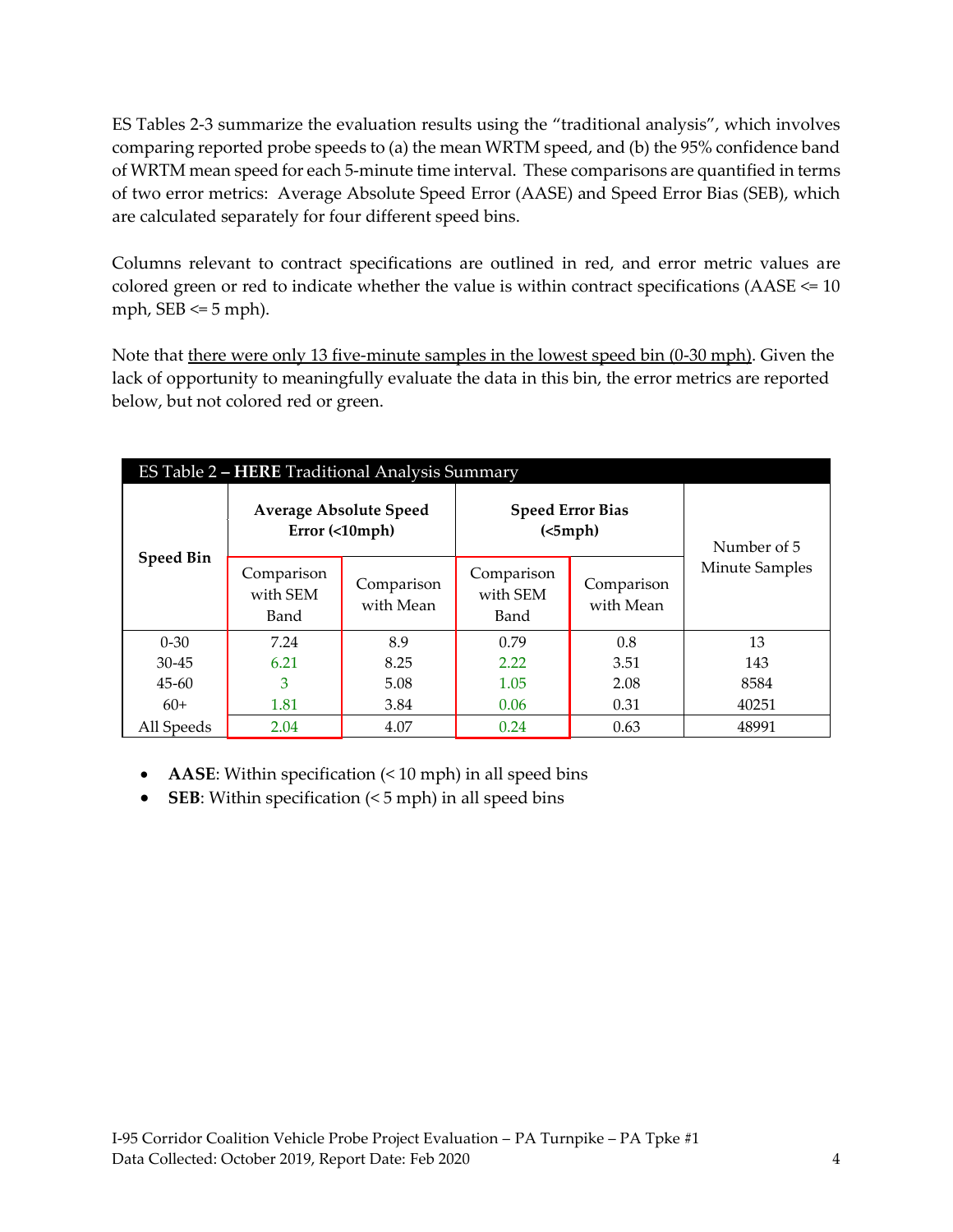<span id="page-4-1"></span>

| <b>ES Table 3 - INRIX Traditional Analysis Summary</b> |                                                    |                         |                                     |                         |                |  |  |  |
|--------------------------------------------------------|----------------------------------------------------|-------------------------|-------------------------------------|-------------------------|----------------|--|--|--|
| <b>Speed Bin</b>                                       | <b>Average Absolute Speed Error</b><br>$( 10 mph)$ |                         | <b>Speed Error Bias</b><br>(<5 mph) | Number of 5             |                |  |  |  |
|                                                        | Comparison<br>with SEM<br>Band                     | Comparison<br>with Mean | Comparison<br>with SEM Band         | Comparison<br>with Mean | Minute Samples |  |  |  |
| $0 - 30$                                               | 16.17                                              | 18                      | 14.78                               | 16.44                   | 13             |  |  |  |
| $30 - 45$                                              | 5.71                                               | 7.67                    | 2.37                                | 3.44                    | 143            |  |  |  |
| $45 - 60$                                              | 3.18                                               | 5.35                    | 2.55                                | 4.19                    | 8572           |  |  |  |
| $60+$                                                  | 1.84                                               | 3.89                    | 1.34                                | 2.37                    | 40215          |  |  |  |
| All Speeds                                             | 2.09                                               | 4.16                    | 1.56                                | 2.7                     | 48943          |  |  |  |

- **AASE**: Within specification (< 10 mph) in the upper three speed bins, but not in the lowest bin (0-30 mph).
- **SEB**: Within specification (< 5 mph) in all but the 15-25 mph speed bin, but not in the lowest bin (0-30 mph).

<span id="page-4-0"></span>*"For this validation report, there were only two vendor submittals – from HERE and INRIX. Due to a technical issue, data from the vendor TomTom was not accessible for this report."*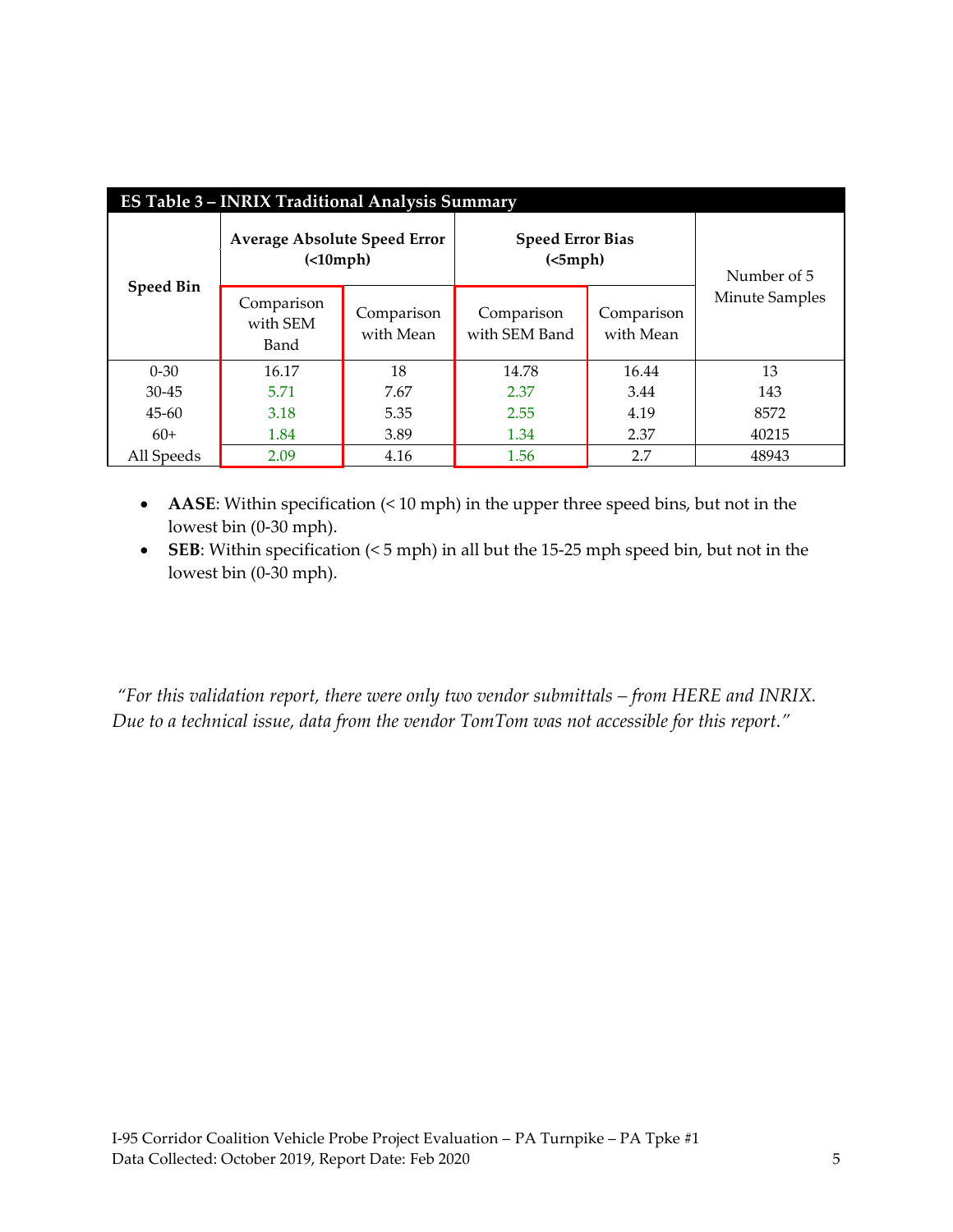# **Introduction**

The University of Maryland (UMD), acting on behalf of the I-95 Corridor Coalition, was given the responsibility of evaluating the quality of Vehicle Probe Project (VPP) data at the inception of the project in 2009. To assess the quality of travel time and speed data, UMD developed a methodology using wireless re-identification traffic monitoring (WRTM) technology, which is documented in detail in the previously referenced full report: I-95 Corridor Coalition Vehicle Probe Project: Validation of INRIX Data.

At a high level, WRTM equipment is deployed at strategic locations along selected road segments and identifies – and later re-identifies – unique signals emitted by in-vehicle electronic equipment via Bluetooth, Wi-Fi and other technologies, thus allowing direct measurement of travel times from a sample of vehicles. Initial research conducted by UMD shows that this sampling approach is capable of accurately characterizing travel times (speeds); therefore, WRTM data serves as the ground-truth data source against which reported probe speeds are compared.

In 2014, the project moved to a second phase (VPPII), during which a probe data marketplace was created. Currently there are three data vendors that provide travel time and speed data through this marketplace: HERE, INRIX, and TomTom. The purpose of this report, which is produced on a regular basis, is to continue to rigorously assess the accuracy of speeds reported by each vendor on various road segments from I-95 Corridor Coalition member states.

# <span id="page-5-0"></span>**Probe Data Vendors**

Each vendor provides travel time and speed data along the road segments and time periods of interest, which are subsequently compared to ground truth WRTM observations in order to assess data accuracy.

Specifically, each vendor reports travel time and speed data in one-minute intervals either along road segments defined by the WRTM sensor locations (i.e., validation segmentation) or Traffic Message Channel (TMC) segments. In the latter case the TMC-based speeds must first be transformed to equivalent speeds on validation segments before a direct comparison can be made.

# <span id="page-5-1"></span>**Methodology**

The primary means of evaluating the vendor data is through the traditional validation analysis, which is documented in the original report (I-95 Corridor Coalition Vehicle Probe Project: Validation of INRIX Data July-September 2008) and summarized below. Additionally, supplemental analyses may be conducted depending on the road type being evaluated and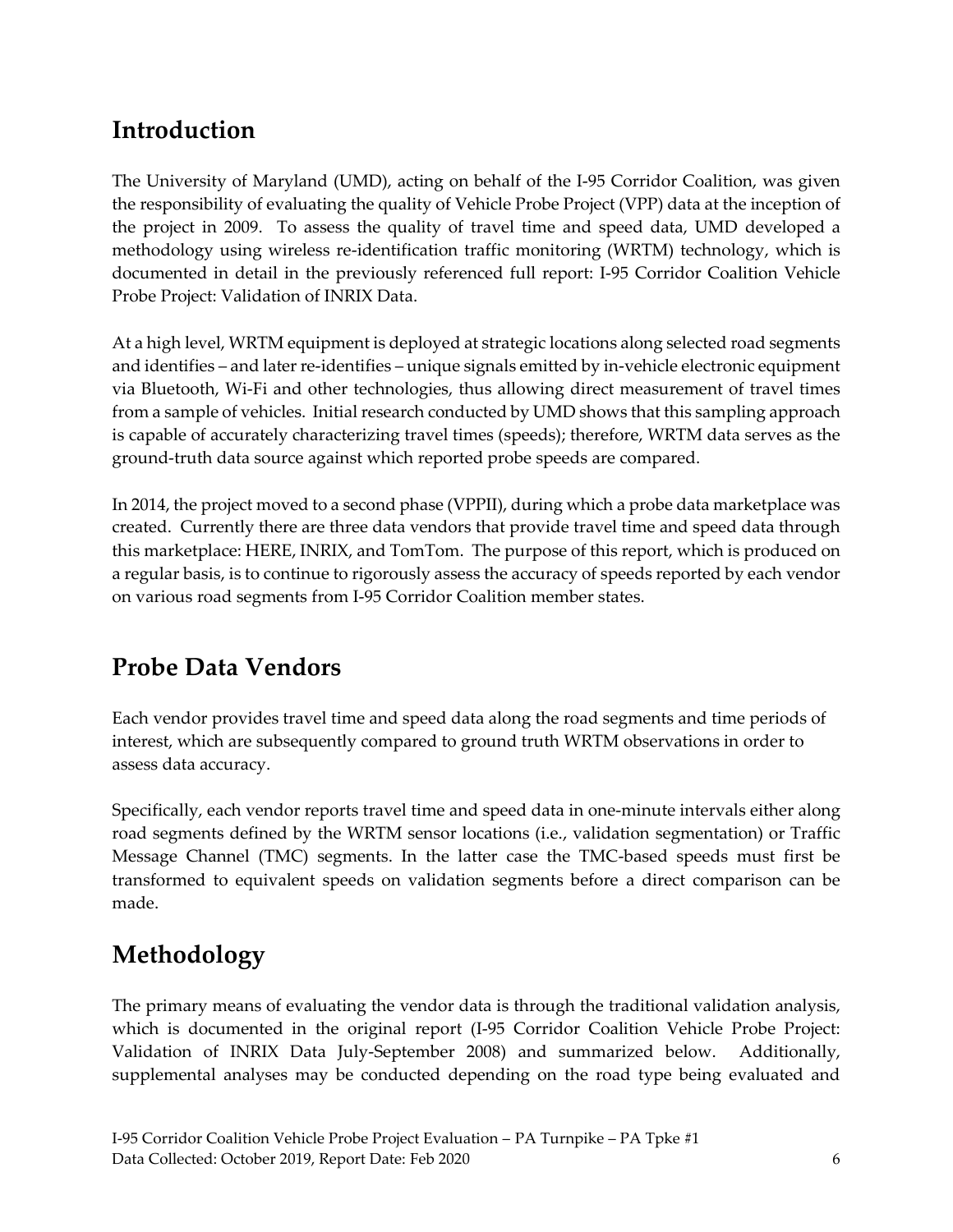observed data characteristics. The most common supplemental analysis is the slowdown analysis, which evaluates probe data quality during major congestion events on arterials.

### <span id="page-6-0"></span>Traditional validation analysis

### <span id="page-6-1"></span>*Overview*

The traditional validation analysis consists of comparing ground truth (i.e., WRTM) speeds against vendor speeds over five-minute intervals and quantifying the discrepancy in terms of two error metrics defined in the contract specifications.

### <span id="page-6-2"></span>*Obtain vendor speed data along validation road segments*

Road segments used for validation are defined based on WRTM sensor locations – often resulting in different segment definitions than those typically reported by the probe vendors. Accordingly, vendors may either report speeds directly on the validation road segmentation used for evaluation, or report speeds based on standard Traffic Message Channel (TMC) segments. In the latter case, equivalent vendor speeds must be obtained for the geometry specified by the WRTM sensors, which is accomplished via a trajectory reconstruction algorithm. This algorithm is described in another report<sup>2</sup> and works by (a) identifying the portions of vendor road segments that correspond to the validation segment, and (b) using the speeds reported on the vendor's segments during multiple time intervals to calculate the equivalent speed.

### <span id="page-6-3"></span>*Filter and aggregate ground truth data*

Raw travel time (speed) observations are first filtered to remove outliers. The filtering step is necessary because WRTM sensors sometimes re-identify vehicles that stop between sensors or record travel times from pedestrians or non-motorized vehicles that are not representative of actual traffic conditions. After the outlier observations are removed, the remaining representative observations are aggregated for each segment over five-minute intervals, and intervals with too few observations or excessive variation are discarded.

The remaining intervals are deemed suitable for evaluation of vendor probe data and are summarized in terms of (a) space-mean speed and (b) confidence band around the mean. The space-mean speed captures average ground truth traffic behavior, while the confidence band accounts for sample size and variation in the observed speeds.

Several statistical measures were initially evaluated to define the width of this uncertainty band, all of which are described and reported in the original report. Ultimately, the standard error of the mean (SEM) measure was selected due to its simplicity and sensitivity to both variability and number of observations used for calculations. The SEM is calculated as the standard deviation

<sup>&</sup>lt;sup>2</sup> Ali Haghani, Masoud Hamedi, Kaveh Farokhi Sadabadi, Estimation of Travel Times for Multiple TMC Segments, prepared for I-95 Corridor Coalition, February 2010 [\(link\)](http://www.i95coalition.org/wp-content/uploads/2015/02/I-95-CC-Estimation-of-Travel-Times-for-Multiple-TMC-Segments-FINAL2.pdf)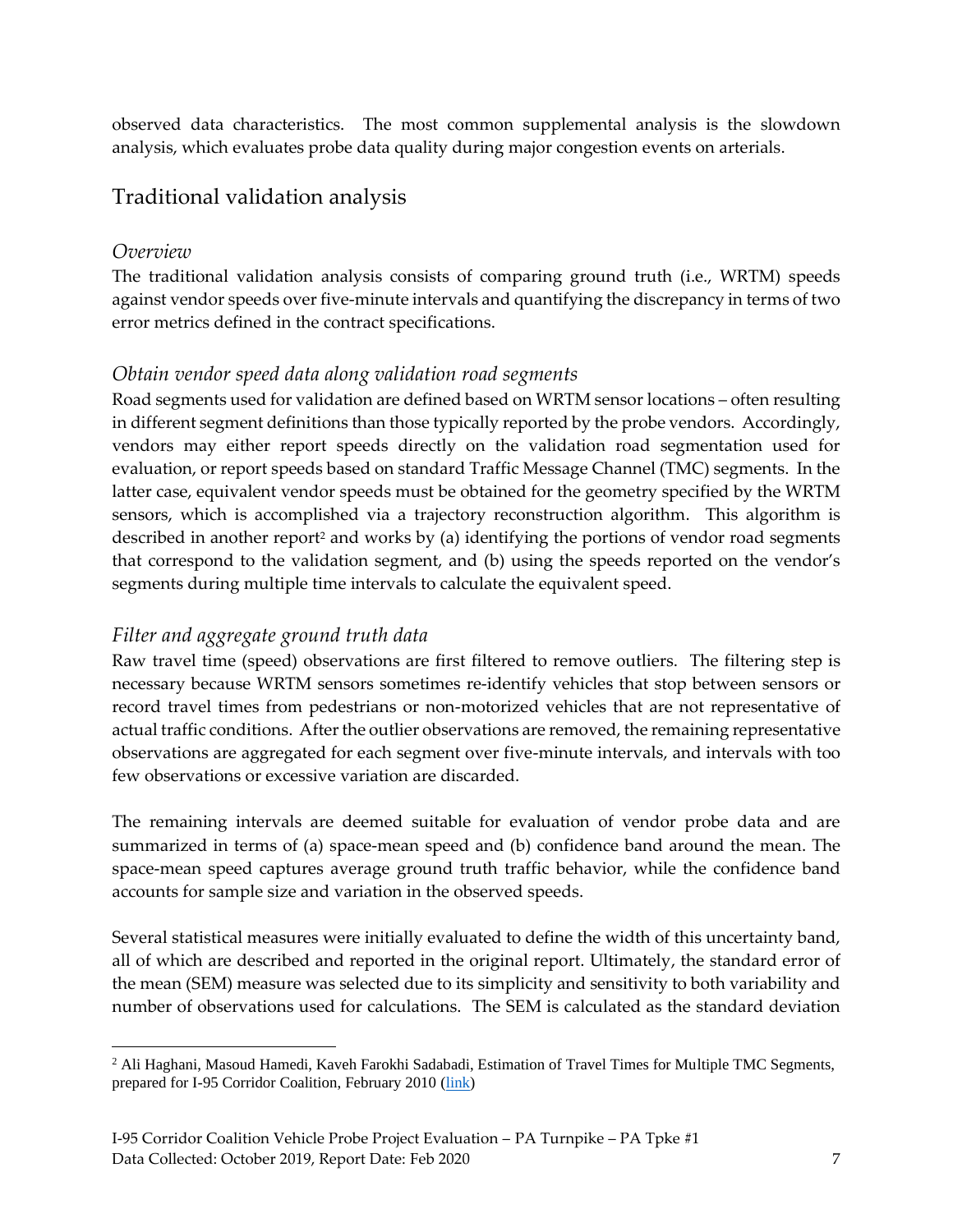(SD) of the WRTM speeds divided by the square root of the number WRTM data points (n) taken for a given time. In other words, SEM  $=\frac{SDWRTM}{\sqrt{n}}$  $\frac{WKTM}{\sqrt{n}}$ . The confidence band based on this statistic (i.e., the SEM band) narrows when there is a higher degree of confidence in the ground truth data (i.e., more observations or less variation) and widens when there is less confidence, serving as a proxy for a 95% confidence interval of ground truth speeds.

### <span id="page-7-0"></span>*Compute Error Metrics*

A statistical analysis of the data is conducted for four defined speed bins, where each five-minute interval is associated with a speed bin based on its corresponding ground truth space-mean speed (0-15 mph, 15-30 mph, 30-45 mph, 45+ mph for arterials; 0-30 mph, 30-45 mph, 45-60 mph, 60+ mph for freeways). Reported probe speeds are compared to both the space-mean and SEM band ground truth speed for each five-minute time interval, and the discrepancies are quantified in terms of two error metrics: Average Absolute Speed Error (AASE) and Speed Error Bias (SEB), which are reported separately for each speed bin. According to contract specifications, AASE and SEB values must be within 10 mph and 5 mph, respectively, when compared with the SEM band.

AASE is calculated by summing up the absolute difference between probe vendor speeds  $(S_p)$ and ground truth speeds ( $S_{GT}$ ) for each time interval and taking the average over *n* observations. That is, AASE  $=$   $\frac{1}{n}$  $\frac{1}{n}\sum_{i=1}^{n} |S_P - S_{GT}|$ . Because the absolute value is used, positive and negative errors cannot cancel, and the result is always positive. Speed Error Bias is calculated similarly, with the difference that the absolute value of the errors is not taken. In other words,  $SEB =$ 1  $\frac{1}{n}\sum_{i=1}^{n} S_p - S_{GT}$ . Thus, positive and negative errors can cancel each other out, and the resulting value can provide insight into whether there is a consistent positive or negative error.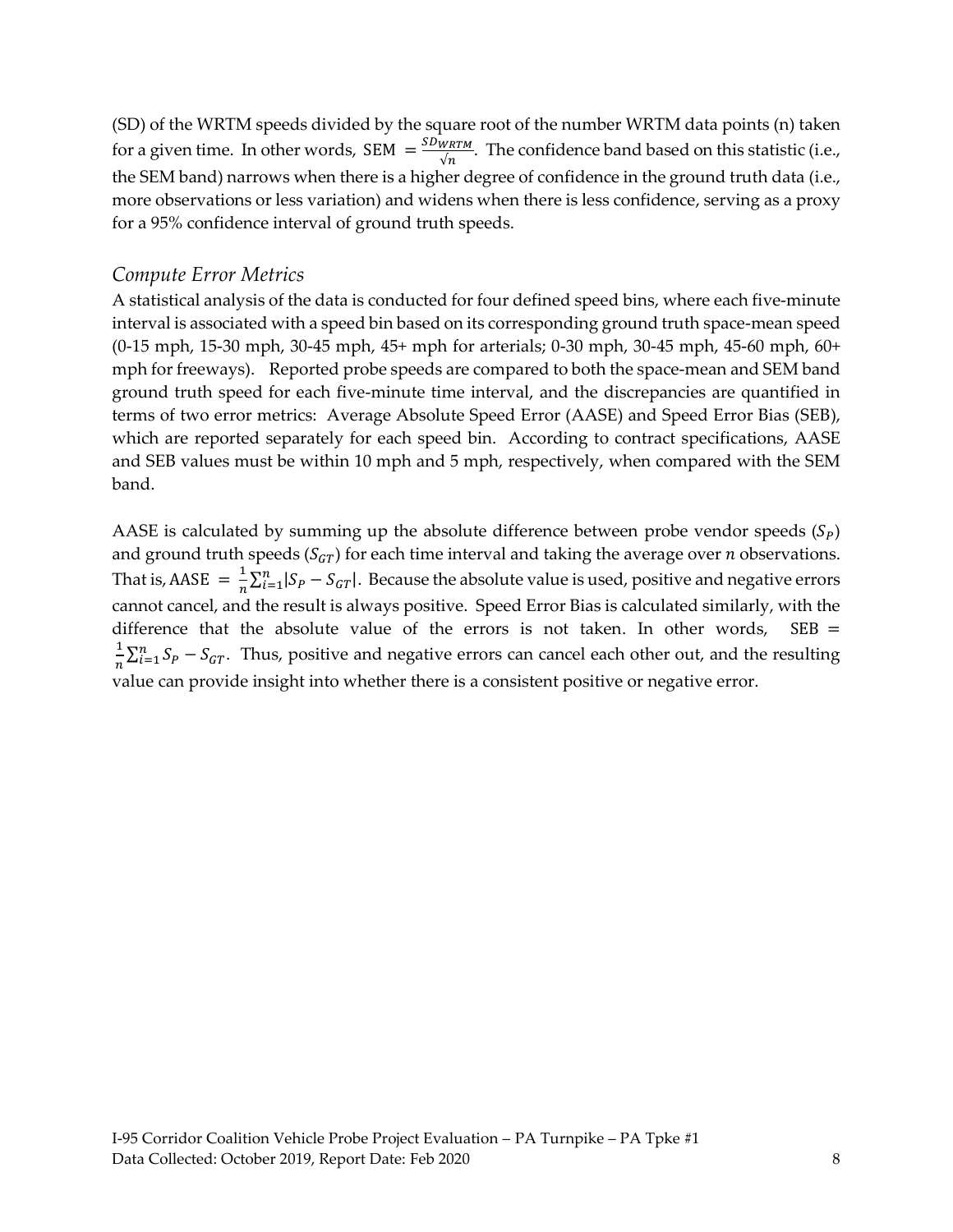# <span id="page-8-0"></span>**Data Collection**

Travel time samples were collected along 18 directional validation road segments between Somerset and Bedford, PA along the PA Turnpike from October 9-20, 2019. These validation segments are defined based on WRTM sensor locations, which are shown in Figure 1. Table 1 contains the summary information for each data collection segment, including WRTM sensor latitude/longitudes and an active map link, which can be followed to view each data collection segment in detail. Please note that the configuration of the test segments is often such that the endpoint of one segment coincides with the start point of the next segment, so that one WRTM sensor covers both data collection segments.



<span id="page-8-1"></span>**Figure 1 – WRTM Sensor locations**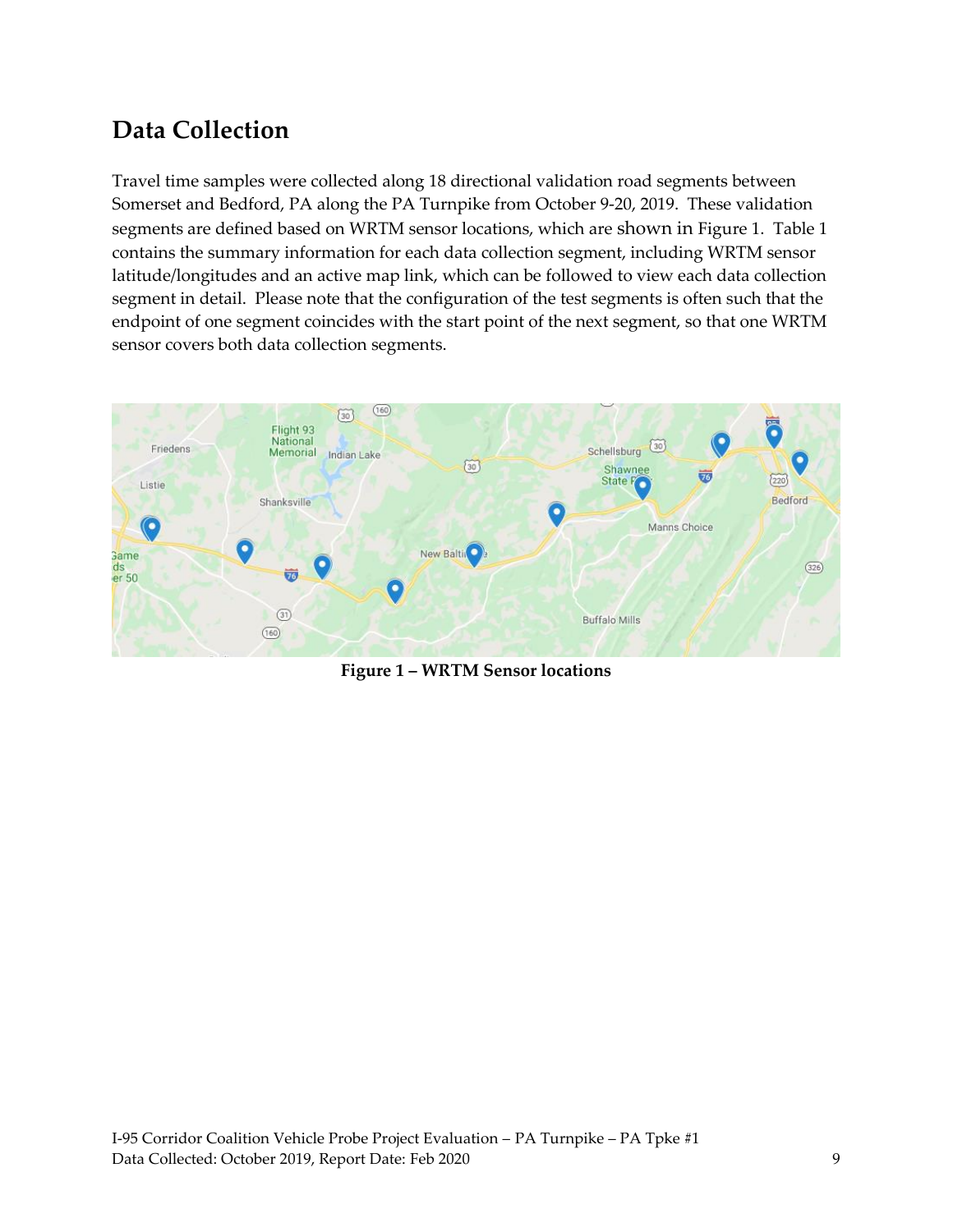<span id="page-9-0"></span>

|                           | <b>DESCRIPTION</b> |                              |                |                  |             |                      | Deployment            |               |
|---------------------------|--------------------|------------------------------|----------------|------------------|-------------|----------------------|-----------------------|---------------|
| <b>Segment (Map Link)</b> | Highway            | Starting at                  | Lane<br>(Min)  | Signals          | <b>AADT</b> | <b>Access Points</b> | <b>Begin Lat/Lon</b>  |               |
|                           | Direction          | <b>Ending at</b>             | Lane<br>(Max)  | Signal/mile      |             | <b>Speed Limit</b>   | End Lat/Lon           | Length (mile) |
|                           | Freeway            |                              |                |                  |             |                      |                       |               |
| A1                        | PA TURNPIKE        | BicyclePA Rte S              | 2              | $\mathbf{0}$     | 32853       | $\mathbf{1}$         | -79.0142<br>39.9930   | 4.10          |
| <b>PATPK-0001</b>         | Eastbound          | <b>Brotherton Rd</b>         | 2              | $\overline{0}$   |             | 70                   | 39.9789<br>-78.9398   |               |
| A <sub>2</sub>            | <b>PA TURNPIKE</b> | <b>Brotherton Rd</b>         | 2              | $\overline{0}$   |             | $\overline{2}$       | -78.9398<br>39.9789   | 3.33          |
| <b>PATPK-0002</b>         | Eastbound          | Huckleberry Hwy              | 2              | $\boldsymbol{0}$ | 32853       | $70\,$               | 39.9695<br>-78.8783   |               |
| A3                        | PA TURNPIKE        | Huckleberry Hwy              | $\overline{2}$ | $\boldsymbol{0}$ |             | $\sqrt{2}$           | -78.8783<br>39.9695   | 3.82          |
| <b>PATPK-0003</b>         | Eastbound          | Wambaugh Hollow Rd           | 2              | $\overline{0}$   | 32853       | 70                   | -78.8192<br>39.9547   |               |
| A4                        | <b>PA TURNPIKE</b> | Huckleberry Hwy              | $\overline{2}$ | $\mathbf{0}$     |             | $\theta$             | 39.9547<br>-78.8192   | 4.65          |
| <b>PATPK-0004</b>         | Eastbound          | Wambaugh Hollow Rd           | 2              | $\boldsymbol{0}$ | 32853       | $70\,$               | 39.9774 -78.7567      |               |
| A <sub>5</sub>            | PA TURNPIKE        | New Baltimore Rd             | 2              | $\boldsymbol{0}$ |             | $\overline{2}$       | 39.9774<br>-78.7567   | 4.11          |
| <b>PATPK-0005</b>         | Eastbound          | Buffalo Rd                   | 2              | $\mathbf{0}$     | 32853       | 70                   | 40.0021<br>-78.6909   |               |
| A6                        | PA TURNPIKE        | New Baltimore Rd             | $\overline{2}$ | $\overline{0}$   |             | $\overline{2}$       | 40.0021<br>-78.6909   | 3.91          |
| <b>PATPK-0006</b>         | Eastbound          | Buffalo Rd                   | 2              | $\boldsymbol{0}$ | 32853       | $70\,$               | $-78.6223$<br>40.0185 |               |
| A7                        | PA TURNPIKE        | Shawnee Rd                   | $\overline{2}$ | $\mathbf{0}$     | 32853       | $\boldsymbol{0}$     | 40.0185<br>$-78.6223$ | 4.89          |
| <b>PATPK-0007</b>         | Eastbound          | <b>US-30</b>                 | 2              | $\overline{0}$   |             | 70                   | -78.5594<br>40.0451   |               |
| A8                        | PA TURNPIKE        | <b>US-30</b>                 | 2              | $\boldsymbol{0}$ |             | -1                   | -78.5594<br>40.0451   | 2.31          |
| <b>PATPK-0008</b>         | Eastbound          | <b>US-220</b>                | 2              | $\boldsymbol{0}$ | 32853       | $70\,$               | 40.0500<br>$-78.5175$ |               |
| A <sub>9</sub>            | PA TURNPIKE        | <b>US-220</b>                | $\overline{2}$ | $\boldsymbol{0}$ |             | $\overline{2}$       | 40.0500<br>$-78.5175$ |               |
| <b>PATPK-0009</b>         | Eastbound          | North Midway Travel<br>Plaza | 2              | $\mathbf{0}$     | 32853       | 70                   | 40.0333<br>-78.4967   | 1.72          |
| A10                       | PA TURNPIKE        | North Midway Travel<br>Plaza | $\overline{2}$ | $\mathbf{0}$     | 32853       | $\overline{2}$       | 40.0331<br>-78.4964   | 1.72          |
| <b>PATPK-0010</b>         | Westbound          | <b>US-220</b>                | $\overline{2}$ | $\boldsymbol{0}$ |             | 70                   | 40.0501<br>-78.5170   |               |
| A11                       | PA TURNPIKE        | <b>US-220</b>                | 2              | $\mathbf{0}$     |             | $\overline{1}$       | $-78.5170$<br>40.0501 | 2.46          |
| <b>PATPK-0011</b>         | Westbound          | <b>US-30</b>                 | 2              | $\boldsymbol{0}$ | 32853       | 70                   | 40.0438 -78.5609      |               |

**Table 1 - Validation Segment Attributes**

I-95 Corridor Coalition Vehicle Probe Project Evaluation – PA Turnpike – PA Tpke #1 Data Collected: October 2019, Report Date: Feb 2020 10 10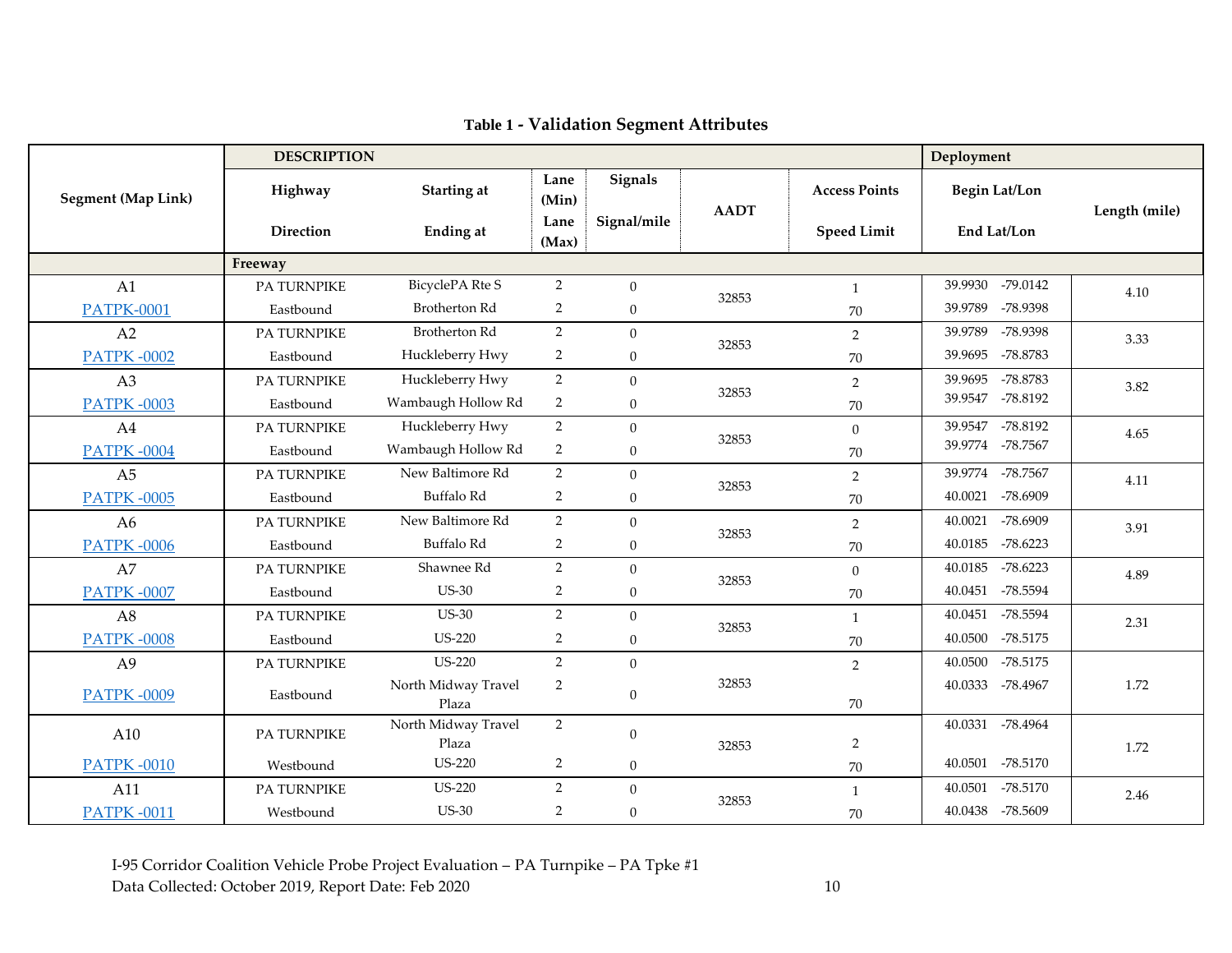|                           |                    | <b>DESCRIPTION</b>   |                              |                |                    |                      |                       |               |
|---------------------------|--------------------|----------------------|------------------------------|----------------|--------------------|----------------------|-----------------------|---------------|
| <b>Segment (Map Link)</b> | Highway            | Starting at          | Lane<br>(Min)                | <b>Signals</b> | <b>AADT</b>        | <b>Access Points</b> | <b>Begin Lat/Lon</b>  | Length (mile) |
|                           | <b>Direction</b>   | <b>Ending at</b>     | Signal/mile<br>Lane<br>(Max) |                | <b>Speed Limit</b> | End Lat/Lon          |                       |               |
|                           | Freeway            |                      |                              |                |                    |                      |                       |               |
| A12                       | PA TURNPIKE        | <b>US-30</b>         | 2                            | $\overline{0}$ | 32853              |                      | -78.5609<br>40.0438   | 4.77          |
| <b>PATPK-0012</b>         | Westbound          | Shawnee Rd           | 2                            | $\mathbf{0}$   |                    | 70                   | 40.0186<br>$-78.6223$ |               |
| A13                       | PA TURNPIKE        | Shawnee Rd           | 2                            | $\overline{0}$ |                    | -1                   | $-78.6223$<br>40.0186 | 3.94          |
| <b>PATPK-0013</b>         | Westbound          | Buffalo Rd           | 2                            | $\mathbf{0}$   | 32853              | 70                   | $-78.6912$<br>40.0019 |               |
| A14                       | <b>PA TURNPIKE</b> | Buffalo Rd           | 2                            | $\mathbf{0}$   |                    | 2                    | $-78.6912$<br>40.0019 | 4.01          |
| <b>PATPK-0014</b>         | Westbound          | New Baltimore Rd     | 2                            | $\mathbf{0}$   | 32853              | 70                   | 39.9773<br>-78.7552   |               |
| A15                       | PA TURNPIKE        | New Baltimore Rd     | 2                            | $\overline{0}$ |                    | $\overline{2}$       | $-78.7552$<br>39.9773 | 4.80          |
| <b>PATPK-0015</b>         | Westbound          | Wambaugh Hollow Rd   | 2                            | $\mathbf{0}$   | 32853              | 70                   | 39.9550<br>$-78.8204$ |               |
| A16                       | PA TURNPIKE        | New Baltimore Rd     | 2                            | $\theta$       |                    | $\overline{2}$       | $-78.8204$<br>39.9550 | 3.67          |
| <b>PATPK-0016</b>         | Westbound          | Wambaugh Hollow Rd   | 2                            | $\mathbf{0}$   | 32853              | 70                   | 39.9695<br>-78.8770   |               |
| A17                       | <b>PA TURNPIKE</b> | Huckleberry Hwy      | 2                            | $\overline{0}$ |                    | 3                    | -78.8770<br>39.9695   | 3.40          |
| <b>PATPK-0017</b>         | Westbound          | <b>Brotherton Rd</b> | 2                            | $\mathbf{0}$   | 32853              | 70                   | 39.9791<br>-78.9397   |               |
| A18                       | <b>PA TURNPIKE</b> | Huckleberry Hwy      | 2                            | $\mathbf{0}$   |                    | $\mathcal{P}$        | -78.9397<br>39.9791   |               |
| <b>PATPK-0018</b>         | Westbound          | <b>Brotherton Rd</b> | $\overline{2}$               | $\mathbf{0}$   | 32853              | 70                   | $-79.0168$<br>39.9933 | 4.24          |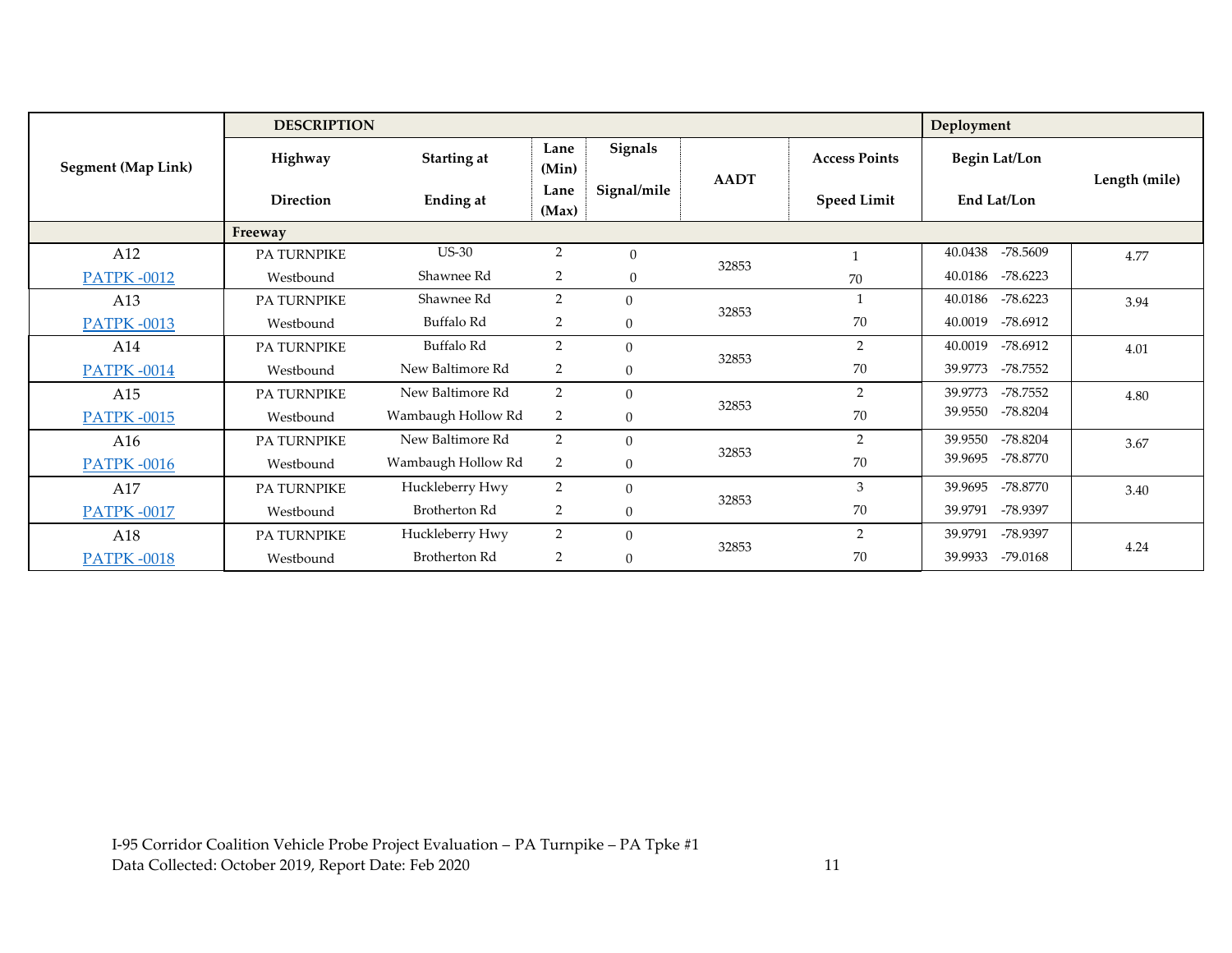# <span id="page-11-0"></span>**Validation Results**

### <span id="page-11-1"></span>Traditional Validation Results

### <span id="page-11-2"></span>**HERE**

Table 2 summarizes the standard error metrics computed between ground truth (i.e., WRTM) and HERE speeds. Both Average Absolute Speed Error (AASE) and SEB are within specifications for all speed bins. Note that the lowest speed bin only has 13 observations, and thus it is hard to draw strong conclusions about the performance in this speed range.

<span id="page-11-3"></span>

|                  | <b>Average Absolute Speed</b><br>Error (<10mph) |                         | <b>Speed Error Bias</b><br>(<5 mph) | Number of 5             |                       |
|------------------|-------------------------------------------------|-------------------------|-------------------------------------|-------------------------|-----------------------|
| <b>Speed Bin</b> | Comparison<br>with SEM<br>Band                  | Comparison<br>with Mean | Comparison<br>with SEM<br>Band      | Comparison<br>with Mean | <b>Minute Samples</b> |
| $0 - 30$         | 7.24                                            | 8.9                     | 0.79                                | 0.8                     | 13                    |
| $30 - 45$        | 6.21                                            | 8.25                    | 2.22                                | 3.51                    | 143                   |
| $45 - 60$        | 3                                               | 5.08                    | 1.05                                | 2.08                    | 8584                  |
| $60+$            | 1.81                                            | 3.84                    | 0.06                                | 0.31                    | 40251                 |
| All Speeds       | 2.04                                            | 4.07                    | 0.24                                | 0.63                    | 48991                 |

#### **Table 2 – HERE data quality measures**

Table 3 shows the percentage of time the HERE data falls within 5mph of the mean and SEM band for each speed bin.

<span id="page-11-4"></span>

|           | Data Quality Measures for |                                      |                             |                                      |                                  |
|-----------|---------------------------|--------------------------------------|-----------------------------|--------------------------------------|----------------------------------|
|           | <b>SEM Band</b>           |                                      | Mean                        |                                      |                                  |
| Speed Bin | Percent inside<br>band    | Percent<br>within<br>5mph of<br>band | Percent<br>equal to<br>mean | Percent<br>within<br>5mph of<br>mean | Number of 5<br>Minute<br>Samples |
| $0 - 30$  | 7.69                      | 38.46                                |                             | 23.08                                | 13                               |
| $30 - 45$ | 6.29                      | 49.65                                |                             | 32.17                                | 143                              |
| $45 - 60$ | 32.01                     | 79.28                                |                             | 60.55                                | 8584                             |
| $60+$     | 44.94                     | 90.29                                |                             | 73.8                                 | 40251                            |

**Table 3 – Percent of HERE observations meeting data quality criteria**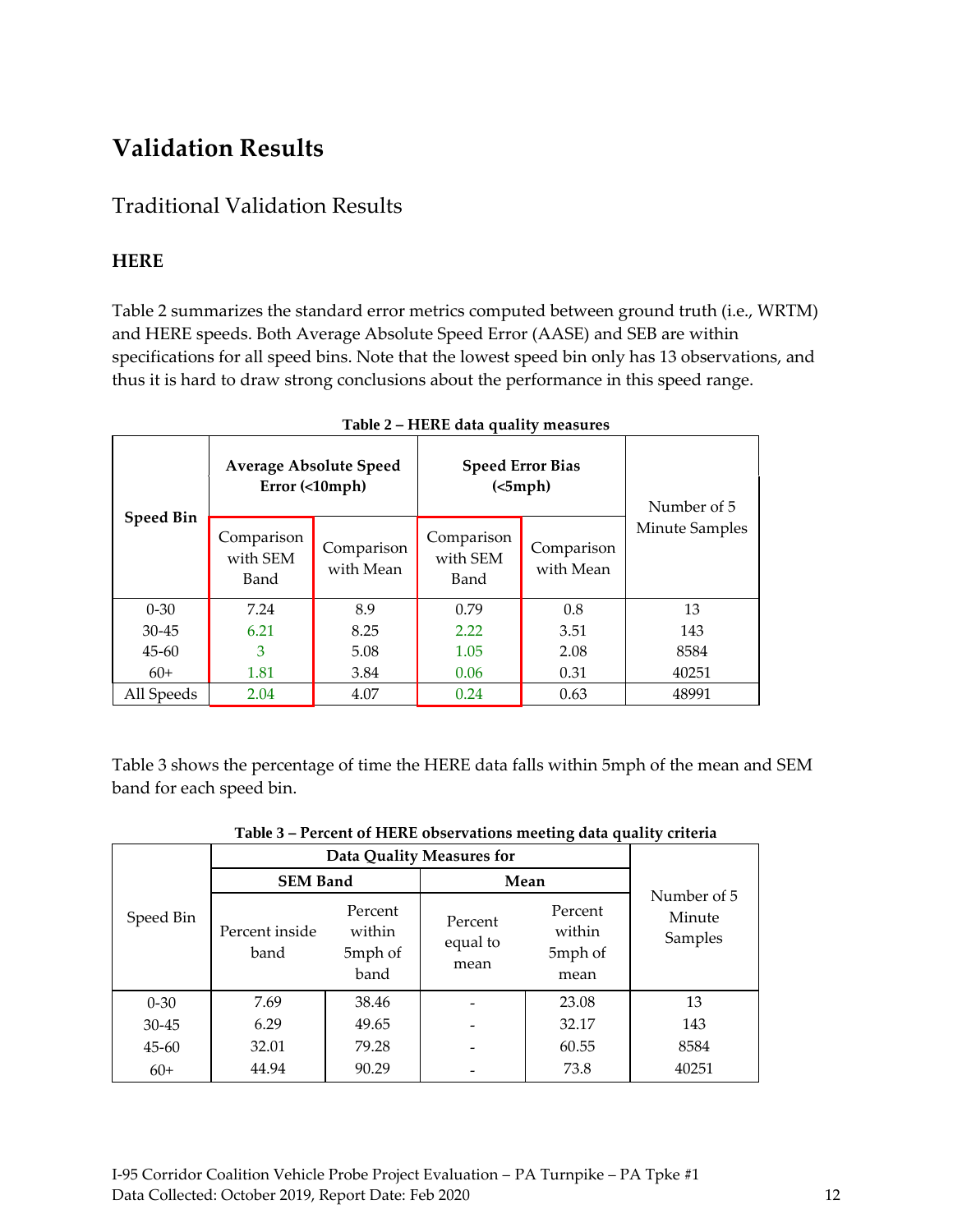Table 4 reports the standard error metrics on individual validation segments. Note that some segments and time bins only have a few observations, and thus may not be representative of the overall performance in each speed bin.

<span id="page-12-0"></span>

|                                |               |                            | <b>Data Quality Measures for</b> |                          |                             |                          |                          |
|--------------------------------|---------------|----------------------------|----------------------------------|--------------------------|-----------------------------|--------------------------|--------------------------|
|                                | <b>Sensor</b> |                            | <b>Avg. Absolute Speed Error</b> |                          |                             | <b>Speed Error Bias</b>  | No. of                   |
| Path                           | distance      | <b>SPEED</b><br><b>BIN</b> | <b>SEM Band</b>                  | Mean                     | <b>SEM</b><br>band          | Mean                     | Obs.                     |
|                                |               | $0 - 30$                   |                                  |                          |                             |                          |                          |
| PA<br><b>TURNPIKE-</b><br>0001 | 4.10          | 30-45                      |                                  |                          | $\overline{\phantom{a}}$    | $\overline{\phantom{a}}$ |                          |
|                                |               | $45 - 60$                  | 5.2                              | 7.97                     | 2.36                        | 4.35                     | 21                       |
|                                |               | $60+$                      | 1.63                             | 3.4                      | 0.62                        | 1.44                     | 3235                     |
|                                |               | $0 - 30$                   | 7.47                             | 8.6                      | $-3.5$                      | $-4.51$                  | 5                        |
| PA<br><b>TURNPIKE-</b>         | 3.33          | $30 - 45$                  | 4.75                             | 7.41                     | 0.15                        | 0.54                     | 15                       |
| 0002                           |               | $45 - 60$                  | 8.91                             | 10.82                    | $-8.07$                     | $-8.53$                  | 58                       |
|                                |               | $60+$                      | 1.7                              | 3.77                     | $-0.89$                     | $-1.39$                  | 3051                     |
|                                |               | $0 - 30$                   | 5.79                             | 8.37                     | 3.26                        | 4.39                     | 5                        |
| PA                             | 3.82          | 30-45                      | 7.38                             | 9.06                     | 0.51                        | 1.14                     | 55                       |
| <b>TURNPIKE-</b><br>0003       |               | 45-60                      | 2.58                             | 4.16                     | 0.75                        | 1.33                     | 1865                     |
|                                |               | $60+$                      | 1.43                             | 3.34                     | $-0.55$                     | $-1.07$                  | 1209                     |
|                                |               | $0 - 30$                   | $\overline{a}$                   | $\overline{a}$           | $\overline{a}$              | $\overline{a}$           | $\overline{a}$           |
| PA<br><b>TURNPIKE-</b><br>0004 | 4.65          | $30 - 45$                  | $\overline{a}$                   | $\overline{\phantom{a}}$ | $\overline{\phantom{a}}$    |                          | ÷.                       |
|                                |               | $45 - 60$                  | 3.15                             | 5.19                     | 2.68                        | 4.4                      | 1021                     |
|                                |               | $60+$                      | 2.32                             | 4.33                     | 1.84                        | 3.28                     | 2054                     |
|                                | 4.11          | $0 - 30$                   | $\mathcal{L}$                    |                          | $\overline{\phantom{a}}$    | $\overline{\phantom{a}}$ | ÷,                       |
| PA                             |               | 30-45                      | $\overline{\phantom{a}}$         |                          | $\overline{\phantom{a}}$    | $\frac{1}{2}$            | $\overline{\phantom{a}}$ |
| <b>TURNPIKE-</b><br>0005       |               | $45 - 60$                  | 3.49                             | 6                        | 3.18                        | 4.1                      | 15                       |
|                                |               | $60+$                      | 1.55                             | 3.62                     | $-0.9$                      | $-1.57$                  | 3052                     |
|                                | 3.91          | $0 - 30$                   | $\overline{\phantom{a}}$         | $\mathbf{r}$             | $\overline{\phantom{a}}$    | $\overline{a}$           | ÷,                       |
| PA<br><b>TURNPIKE-</b>         |               | 30-45                      | $\blacksquare$                   | $\overline{\phantom{a}}$ | $\overline{\phantom{a}}$    | $\overline{\phantom{a}}$ | $\frac{1}{2}$            |
| 0006                           |               | $45 - 60$                  | 2.96                             | 4.19                     | $-1.18$                     | $-0.73$                  | 42                       |
|                                |               | $60+$                      | 1.4                              | 3.29                     | $-0.42$                     | $-0.72$                  | 3038                     |
|                                |               | $0 - 30$                   | $\mathcal{L}$                    | $\sim$                   | $\overline{\phantom{a}}$    | $\sim$                   | $\overline{\phantom{a}}$ |
| PA                             |               | 30-45                      | $\overline{\phantom{a}}$         | $\overline{\phantom{a}}$ | $\overline{\phantom{a}}$    | $\frac{1}{2}$            | ÷,                       |
| <b>TURNPIKE-</b><br>0007       | 4.89          | $45 - 60$                  | 1.69                             | 3.32                     | 0.52                        | 1.51                     | 68                       |
|                                |               | $60+$                      | 1.36                             | 3.11                     | 0.48                        | 1.03                     | 3156                     |
|                                |               | $0 - 30$                   | $\overline{\phantom{a}}$         | $\sim$                   | $\frac{1}{2}$               | $\overline{\phantom{a}}$ | L.                       |
| PA                             |               | $30 - 45$                  | $\overline{\phantom{a}}$         | $\overline{\phantom{a}}$ | ÷                           | $\overline{\phantom{a}}$ | ۰                        |
| <b>TURNPIKE-</b><br>0008       | 2.31          | $45 - 60$                  | 4.84                             | 9.06                     | 4.84                        | 9.02                     | 119                      |
|                                |               | $60+$                      | 1.98                             | 4.49                     | 1.67                        | 3.42                     | 1580                     |
|                                |               | $0 - 30$                   |                                  |                          | $\overline{\phantom{a}}$    | $\overline{\phantom{a}}$ | L.                       |
| PA                             |               | $30 - 45$                  | $\sim$                           | $\sim$                   | $\Box$                      | $\blacksquare$           | $\overline{\phantom{a}}$ |
| <b>TURNPIKE-</b>               | 1.72          | 45-60                      | 3.69                             | 7.25                     | 3.63                        | 6.99                     | 252                      |
| 0009                           |               | $60+$                      | 0.9                              | 3.99                     | 0.1                         | 0.17                     | 1445                     |
|                                |               | $0-30$                     | $\mathbb{Z}^{\mathbb{Z}}$        | $\omega$                 | $\mathcal{L}_{\mathcal{A}}$ | $\mathcal{L}^{\pm}$      | $\Box$                   |
| PA                             |               | 30-45                      | 0.78                             | 14.18                    | 0.78                        | 14.18                    | $\mathbf{1}$             |
| <b>TURNPIKE-</b>               | 1.72          | 45-60                      | 5.28                             | 8.66                     | 5.25                        | 8.48                     | 715                      |
| 0010                           |               | $60+$                      | 1.9                              | 4.46                     | 1.22                        | 2.56                     | 811                      |

**Table 4 – HERE data quality measures by validation segment**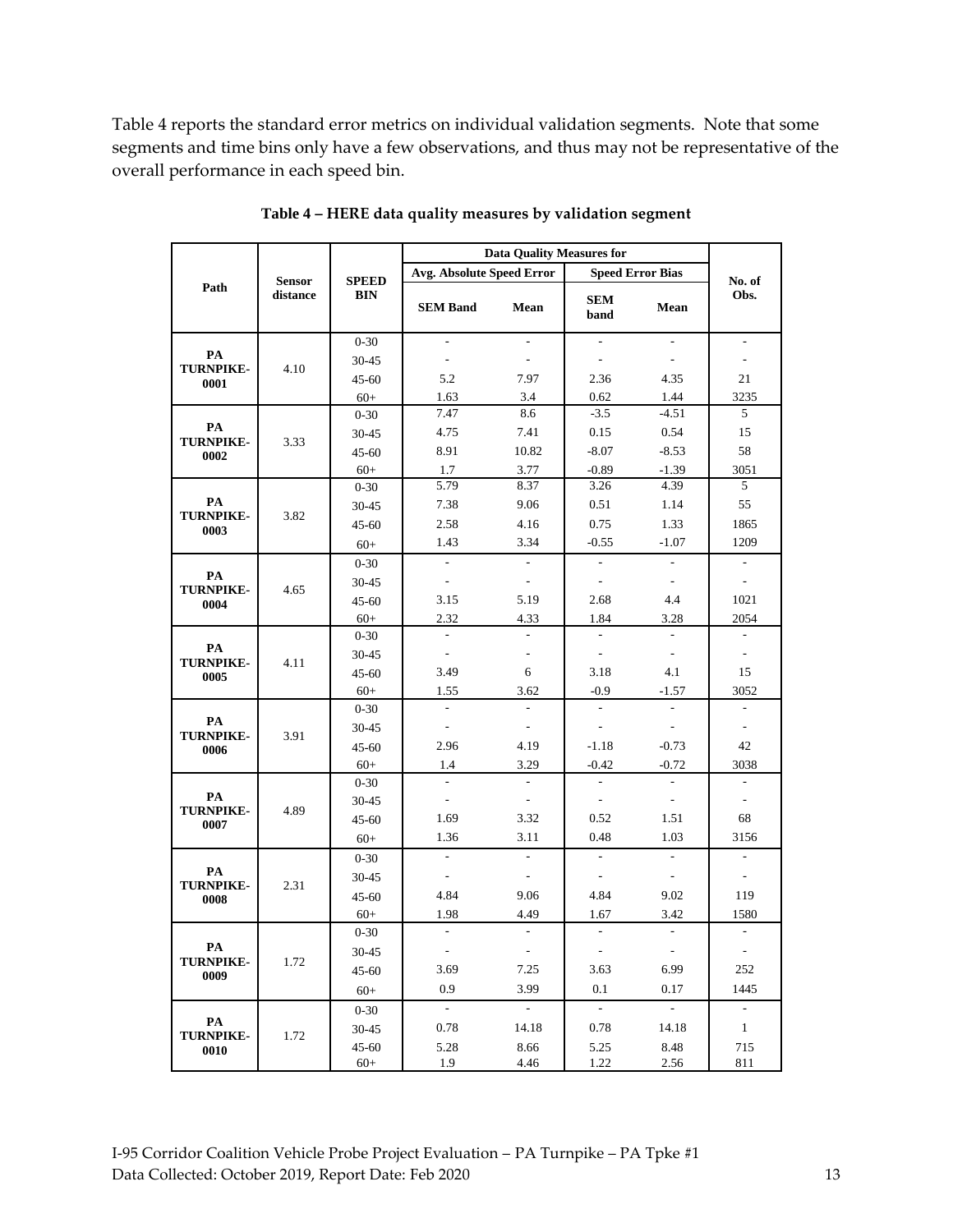|                                | <b>Sensor</b><br>distance | <b>SPEED</b><br><b>BIN</b> | <b>Data Quality Measures for</b> |                             |                           |                          |                          |
|--------------------------------|---------------------------|----------------------------|----------------------------------|-----------------------------|---------------------------|--------------------------|--------------------------|
|                                |                           |                            | <b>Avg. Absolute Speed Error</b> |                             | <b>Speed Error Bias</b>   |                          | No. of                   |
| Path                           |                           |                            | <b>SEM Band</b>                  | Mean                        | <b>SEM</b><br><b>Band</b> | Mean                     | Obs.                     |
| PA<br><b>TURNPIKE-</b><br>0011 |                           | $0 - 30$                   | ÷                                |                             | $\overline{\phantom{a}}$  | $\overline{\phantom{a}}$ | $\overline{\phantom{a}}$ |
|                                | 2.46                      | $30 - 45$                  |                                  |                             | $\overline{a}$            |                          | L,                       |
|                                |                           | $45 - 60$                  | 4.56                             | 8.37                        | 4.56                      | 8.37                     | 22                       |
|                                |                           | $60+$                      | 2.6                              | 4.81                        | $-0.93$                   | $-1.02$                  | 3077                     |
|                                |                           | $0 - 30$                   | ÷                                | ÷                           | $\overline{\phantom{a}}$  | $\overline{a}$           | ÷,                       |
| PA<br><b>TURNPIKE-</b>         | 4.77                      | 30-45                      | ÷.                               | $\overline{a}$              | $\frac{1}{2}$             | $\overline{\phantom{a}}$ | ÷,                       |
| 0012                           |                           | $45 - 60$                  | 4.43                             | 7.35                        | 4.43                      | 7.35                     | 5                        |
|                                |                           | $60+$                      | 1.6                              | 3.31                        | 0.66                      | 1.37                     | 3001                     |
|                                |                           | $0 - 30$                   |                                  |                             | $\overline{\phantom{a}}$  |                          | $\overline{a}$           |
| PA<br><b>TURNPIKE-</b>         | 3.94                      | 30-45                      | $\overline{a}$                   | ÷,                          | $\blacksquare$            | $\overline{\phantom{a}}$ | L,                       |
| 0013                           |                           | $45 - 60$                  | 3.47                             | 7.75                        | 3.47                      | 7.75                     | $\overline{2}$           |
|                                |                           | $60+$                      | $\sqrt{2}$                       | 4.08                        | $-1.56$                   | $-2.68$                  | 3006                     |
|                                | 4.01                      | $0 - 30$                   |                                  | $\overline{\phantom{a}}$    | ÷,                        | $\overline{\phantom{a}}$ | $\blacksquare$           |
| PA<br><b>TURNPIKE-</b>         |                           | 30-45                      | 21.25                            | 29.76                       | 21.25                     | 29.76                    | $\mathbf{1}$             |
| 0014                           |                           | $45 - 60$                  | 4.12                             | 5.99                        | $-2.28$                   | $-1.83$                  | 400                      |
|                                |                           | $60+$                      | 2.29                             | 4.08                        | 0.58                      | 1.38                     | 2652                     |
|                                | 4.80                      | $0 - 30$                   |                                  |                             |                           |                          | ÷,                       |
| PA<br><b>TURNPIKE-</b>         |                           | 30-45                      | 1.54                             | 6.99                        | 1.54                      | 6.99                     | $\mathbf{1}$             |
| 0015                           |                           | $45 - 60$                  | 2.13                             | 4.3                         | 0.12                      | 0.59                     | 1448                     |
|                                |                           | $60+$                      | 1.97                             | 4.38                        | $-0.79$                   | $-1.24$                  | 1174                     |
| PA<br><b>TURNPIKE-</b>         | 3.67                      | $0 - 30$                   | 9.28                             | 10.3                        | 3.82                      | 3.68                     | 3                        |
|                                |                           | 30-45                      | 5.52                             | 7.42                        | 3.76                      | 5.44                     | $70\,$                   |
| 0016                           |                           | $45 - 60$                  | 2.53                             | 4.33                        | 0.03                      | 0.46                     | 2419                     |
|                                |                           | $60+$                      | 2.31                             | 4.98                        | $-1.81$                   | $-3.31$                  | 148                      |
|                                |                           | $0 - 30$                   | $\overline{\phantom{a}}$         |                             | $\overline{a}$            |                          | ÷,                       |
| PA<br><b>TURNPIKE-</b>         | 3.40                      | 30-45                      | $\overline{a}$                   |                             | $\frac{1}{2}$             | $\overline{a}$           | ÷,                       |
| 0017                           |                           | $45 - 60$                  | 5.64                             | 8.35                        | 5.12                      | 7.55                     | 92                       |
|                                |                           | $60+$                      | 2.3                              | 4.38                        | 1.31                      | 2.59                     | 2427                     |
|                                |                           | $0 - 30$                   | $\overline{a}$                   | $\mathcal{L}^{\mathcal{A}}$ | ä,                        | $\overline{a}$           | L.                       |
| PA                             | 4.24                      | 30-45                      | $\overline{\phantom{a}}$         | $\overline{\phantom{a}}$    | $\frac{1}{2}$             | $\overline{\phantom{a}}$ | $\overline{\phantom{a}}$ |
| <b>TURNPIKE-</b><br>0018       |                           | $45 - 60$                  | 2.87                             | 5.13                        | 2.87                      | 4.6                      | 20                       |
|                                |                           | $60+$                      | 1.73                             | 3.51                        | 0.39                      | 0.79                     | 2135                     |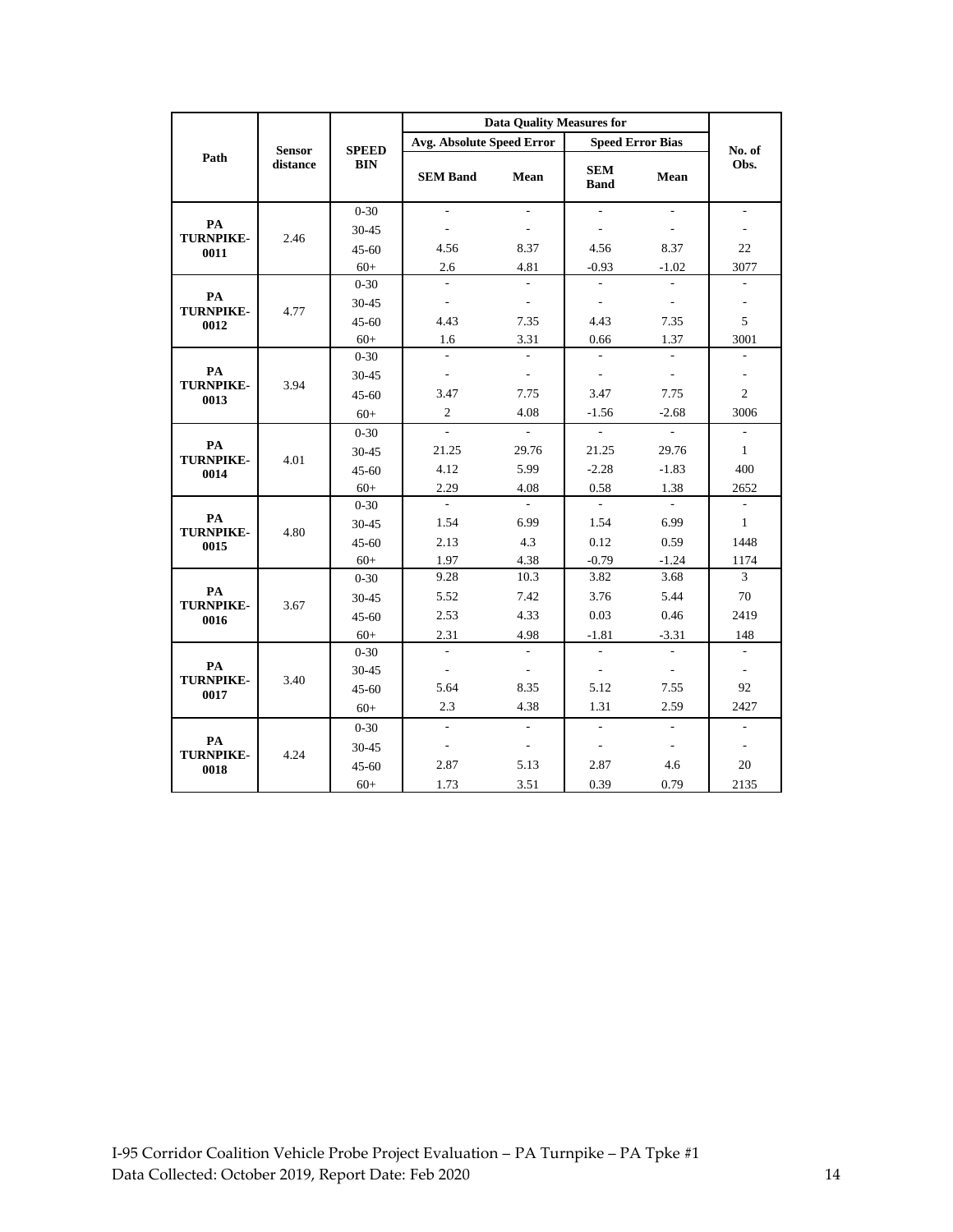### <span id="page-14-0"></span>**INRIX**

Table 5 summarizes the standard error metrics computed between ground truth (i.e., WRTM) and INRIX speeds. Both Average Absolute Speed Error (AASE) and Speed Error Bias (SEB) are within specifications in the upper three speed bins, but not in the lowest one (0-30 mph). Note that the lowest speed bin only has 13 observations, and thus it is hard to draw strong conclusions about the performance in this speed range.

<span id="page-14-1"></span>

| <b>Speed Bin</b> |                                | <b>Average Absolute Speed</b><br>$Error ( \langle10mph)$ | <b>Speed Error Bias</b><br>(<5 mph) | Number of 5             |                       |
|------------------|--------------------------------|----------------------------------------------------------|-------------------------------------|-------------------------|-----------------------|
|                  | Comparison<br>with SEM<br>Band | Comparison<br>with Mean                                  | Comparison<br>with SEM<br>Band      | Comparison<br>with Mean | <b>Minute Samples</b> |
| $0 - 30$         | 16.17                          | 18                                                       | 14.78                               | 16.44                   | 13                    |
| $30-45$          | 5.71                           | 7.67                                                     | 2.37                                | 3.44                    | 143                   |
| $45 - 60$        | 3.18                           | 5.35                                                     | 2.55                                | 4.19                    | 8572                  |
| $60+$            | 1.84                           | 3.89                                                     | 1.34                                | 2.37                    | 40215                 |
| All Speeds       | 2.09                           | 4.16                                                     | 1.56                                | 2.7                     | 48943                 |

Table 6 shows the percentage of time the INRIX data falls within 5 mph of the mean and SEM band for each speed bin.

<span id="page-14-2"></span>

|                  | I creent of 11 thirt observations incenting anta quality effective<br>Data Quality Measures for |                                      |                             |                                      |                                   |
|------------------|-------------------------------------------------------------------------------------------------|--------------------------------------|-----------------------------|--------------------------------------|-----------------------------------|
| <b>Speed Bin</b> | <b>SEM Band</b>                                                                                 |                                      | Mean                        |                                      |                                   |
|                  | Percent<br>inside band                                                                          | Percent<br>within<br>5mph of<br>band | Percent<br>equal to<br>mean | Percent<br>within<br>5mph of<br>mean | Number of 5<br>Minute<br>Samples. |
|                  |                                                                                                 |                                      |                             |                                      |                                   |
| $0 - 30$         | 0                                                                                               | 15.38                                |                             | 15.38                                | 13                                |
| $30 - 45$        | 16.08                                                                                           | 55.24                                |                             | 41.96                                | 143                               |
| $45 - 60$        | 26.49                                                                                           | 74.6                                 |                             | 54.07                                | 8572                              |

#### **Table 6 – Percent of INRIX observations meeting data quality criteria**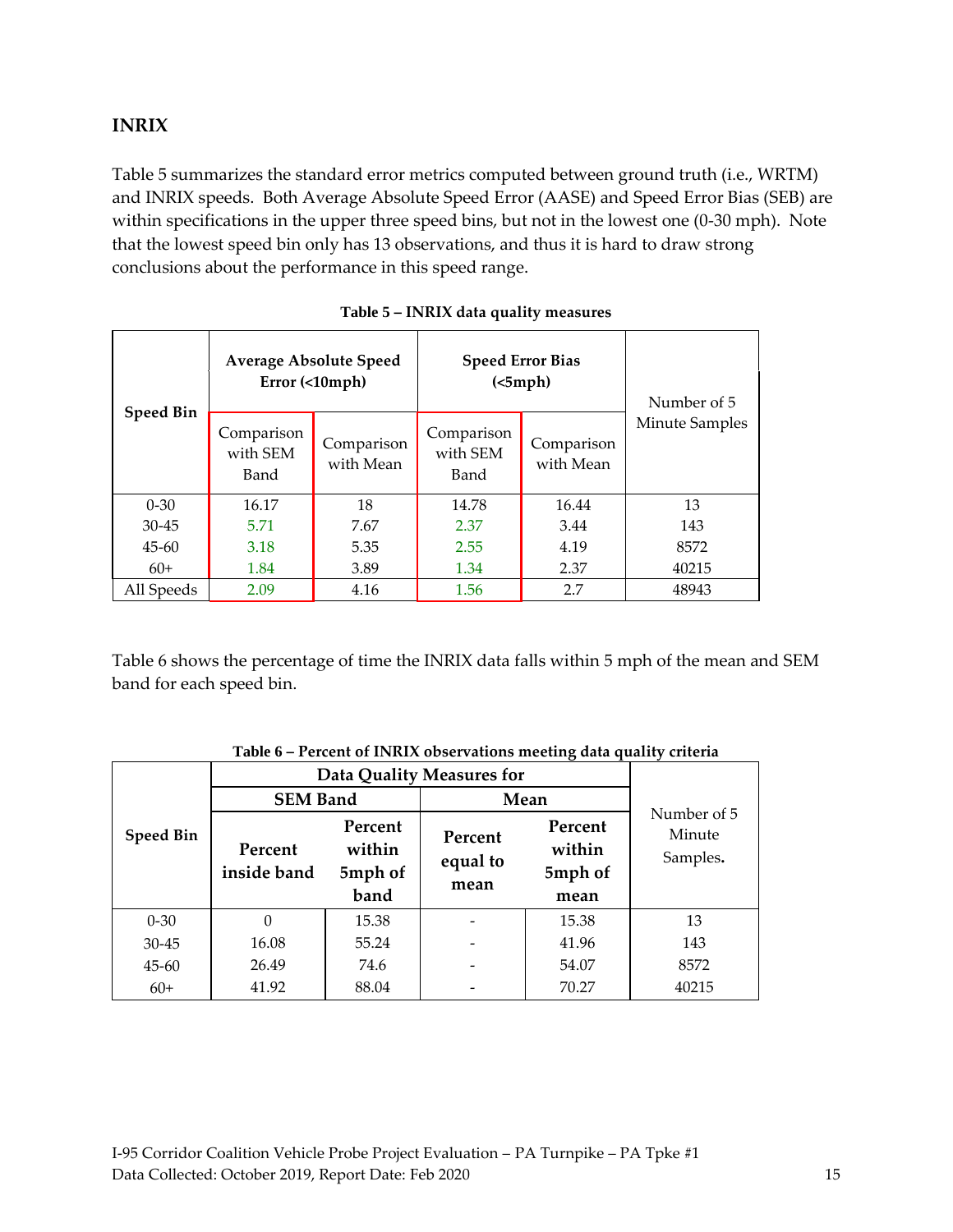Table 7 reports the standard error metrics on individual validation segments. Note that some segments and time bins only have a few observations, and thus may not be representative of the overall performance in each speed bin.

<span id="page-15-0"></span>

|                                | <b>Sensor</b><br>distance | <b>SPEED</b><br><b>BIN</b> | <b>Data Quality Measures for</b> |                          |                           |                          |                              |
|--------------------------------|---------------------------|----------------------------|----------------------------------|--------------------------|---------------------------|--------------------------|------------------------------|
|                                |                           |                            | <b>Avg. Absolute Speed Error</b> |                          | <b>Speed Error Bias</b>   |                          |                              |
| Path                           |                           |                            | <b>SEM Band</b>                  | Mean                     | <b>SEM</b><br><b>Band</b> | Mean                     | No. of<br>Obs.               |
|                                |                           | $0 - 30$                   |                                  |                          | ÷,                        |                          | ÷,                           |
| PA<br><b>TURNPIKE-</b>         | 4.10                      | $30 - 45$                  |                                  | $\sim$                   | $\overline{\phantom{a}}$  | $\overline{a}$           | $\overline{\phantom{a}}$     |
| 0001                           |                           | $45 - 60$                  | 4.47                             | 7.54                     | 4.2                       | 7.12                     | 21                           |
|                                |                           | $60+$                      | 1.89                             | 3.81                     | 1.81                      | 3.45                     | 3235                         |
| PA<br><b>TURNPIKE-</b>         |                           | $0 - 30$                   | 23.61                            | 24.73                    | 23.61                     | 24.73                    | 5                            |
|                                | 3.33                      | $30 - 45$                  | 15.76                            | 18.42                    | 14.93                     | 16.55                    | 15                           |
| 0002                           |                           | $45 - 60$                  | 3.42                             | 5.84                     | 1.52                      | 2.79                     | 58                           |
|                                |                           | $60+$                      | 0.96                             | 2.95                     | 0.46                      | 0.85                     | 3047                         |
|                                |                           | $0 - 30$                   | 11.17                            | 14.21                    | 11.17                     | 14.21                    | 5                            |
| PA<br><b>TURNPIKE-</b>         | 3.82                      | 30-45                      | 3.67                             | 5.09                     | $-1.01$                   | $-0.91$                  | 55                           |
| 0003                           |                           | $45 - 60$                  | 2.31                             | 3.9                      | $\mathbf{1}$              | 1.85                     | 1859                         |
|                                |                           | $60+$                      | 1.19                             | 3.02                     | 0.2                       | 0.36                     | 1208                         |
|                                |                           | $0 - 30$                   | $\overline{a}$                   | $\overline{a}$           | L.                        | $\overline{a}$           | $\overline{a}$               |
| PA<br><b>TURNPIKE-</b>         | 4.65                      | $30 - 45$                  | $\overline{\phantom{a}}$         | $\overline{\phantom{a}}$ | $\overline{\phantom{a}}$  | $\overline{a}$           | $\overline{\phantom{a}}$     |
| 0004                           |                           | $45 - 60$                  | 4.47                             | 6.74                     | 4.42                      | 6.69                     | 1021                         |
|                                |                           | $60+$                      | 3.64                             | 5.78                     | 3.62                      | 5.62                     | 2054                         |
|                                | 4.11                      | $0 - 30$                   | $\overline{\phantom{a}}$         | $\mathbf{r}$             | $\overline{\phantom{a}}$  | $\overline{a}$           | $\overline{\phantom{a}}$     |
| PA<br><b>TURNPIKE-</b>         |                           | 30-45                      | $\sim$                           | $\overline{\phantom{a}}$ | ÷,                        | $\frac{1}{2}$            | $\blacksquare$               |
| 0005                           |                           | $45 - 60$                  | 3                                | 5.58                     | 3                         | 5.58                     | 15                           |
|                                |                           | $60+$                      | 1.03                             | 2.98                     | 0.47                      | 0.82                     | 3052                         |
| PA<br><b>TURNPIKE-</b><br>0006 |                           | $0 - 30$                   | $\overline{a}$                   | $\sim$                   | $\overline{\phantom{a}}$  | $\overline{\phantom{a}}$ | ÷,                           |
|                                | 3.91                      | 30-45                      | $\overline{\phantom{a}}$         | $\overline{\phantom{a}}$ | $\blacksquare$            | $\blacksquare$           | $\qquad \qquad \blacksquare$ |
|                                |                           | $45 - 60$                  | 3.31                             | 4.76                     | 3.26                      | 4.63                     | 42                           |
|                                |                           | $60+$                      | 1.12                             | 2.94                     | 0.69                      | 1.35                     | 3038                         |
| PA<br><b>TURNPIKE-</b>         | 4.89                      | $0 - 30$                   | $\mathcal{L}$                    | $\mathcal{L}$            | $\overline{\phantom{a}}$  | $\sim$                   | $\overline{\phantom{a}}$     |
|                                |                           | 30-45                      | $\overline{\phantom{a}}$         | $\overline{\phantom{a}}$ | $\overline{\phantom{a}}$  | $\overline{\phantom{a}}$ | $\overline{\phantom{a}}$     |
| 0007                           |                           | $45 - 60$                  | 2.91                             | 4.82                     | 2.91                      | 4.82                     | 68                           |
|                                |                           | $60+$                      | 1.66                             | 3.45                     | 1.46                      | 2.7                      | 3149                         |
|                                | 2.31                      | $0 - 30$                   | $\overline{\phantom{a}}$         | $\sim$                   | ä,                        | $\mathcal{L}$            | $\overline{\phantom{a}}$     |
| PA<br><b>TURNPIKE-</b>         |                           | $30 - 45$                  | $\overline{\phantom{a}}$         | $\overline{\phantom{a}}$ | $\overline{\phantom{a}}$  | $\overline{\phantom{a}}$ | $\qquad \qquad \blacksquare$ |
| 0008                           |                           | $45 - 60$                  | 6.06                             | 10.5                     | 6.06                      | 10.5                     | 119                          |
|                                |                           | $60+$                      | 3.31                             | 6.16                     | 3.27                      | 6                        | 1582                         |
|                                |                           | $0 - 30$                   | $\sim$                           | $\overline{\phantom{a}}$ | $\overline{\phantom{a}}$  | $\overline{a}$           | ÷,                           |
| PA                             | 1.72                      | 30-45                      | $\blacksquare$                   | $\sim$                   | $\Box$                    | $\overline{\phantom{a}}$ | $\overline{\phantom{a}}$     |
| <b>TURNPIKE-</b><br>0009       |                           | 45-60                      | 3.82                             | 7.35                     | 3.82                      | 7.3                      | 252                          |
|                                |                           | $60+$                      | 0.79                             | 3.93                     | 0.31                      | 0.49                     | 1445                         |
|                                |                           | $0 - 30$                   | $\mathbb{Z}^{\mathbb{Z}}$        | $\omega$                 | $\overline{\phantom{a}}$  | $\sim$                   | $\Box$                       |
| PA                             |                           | 30-45                      | 12.29                            | 25.69                    | 12.29                     | 25.69                    | $\mathbf{1}$                 |
| <b>TURNPIKE-</b>               | 1.72                      | 45-60                      | 6.54                             | 9.97                     | 6.54                      | 9.95                     | 715                          |
| 0010                           |                           | $60+$                      | 2.31                             | 4.88                     | 2.06                      | 3.69                     | 812                          |

**Table 7 – INRIX data quality measures by validation segment**